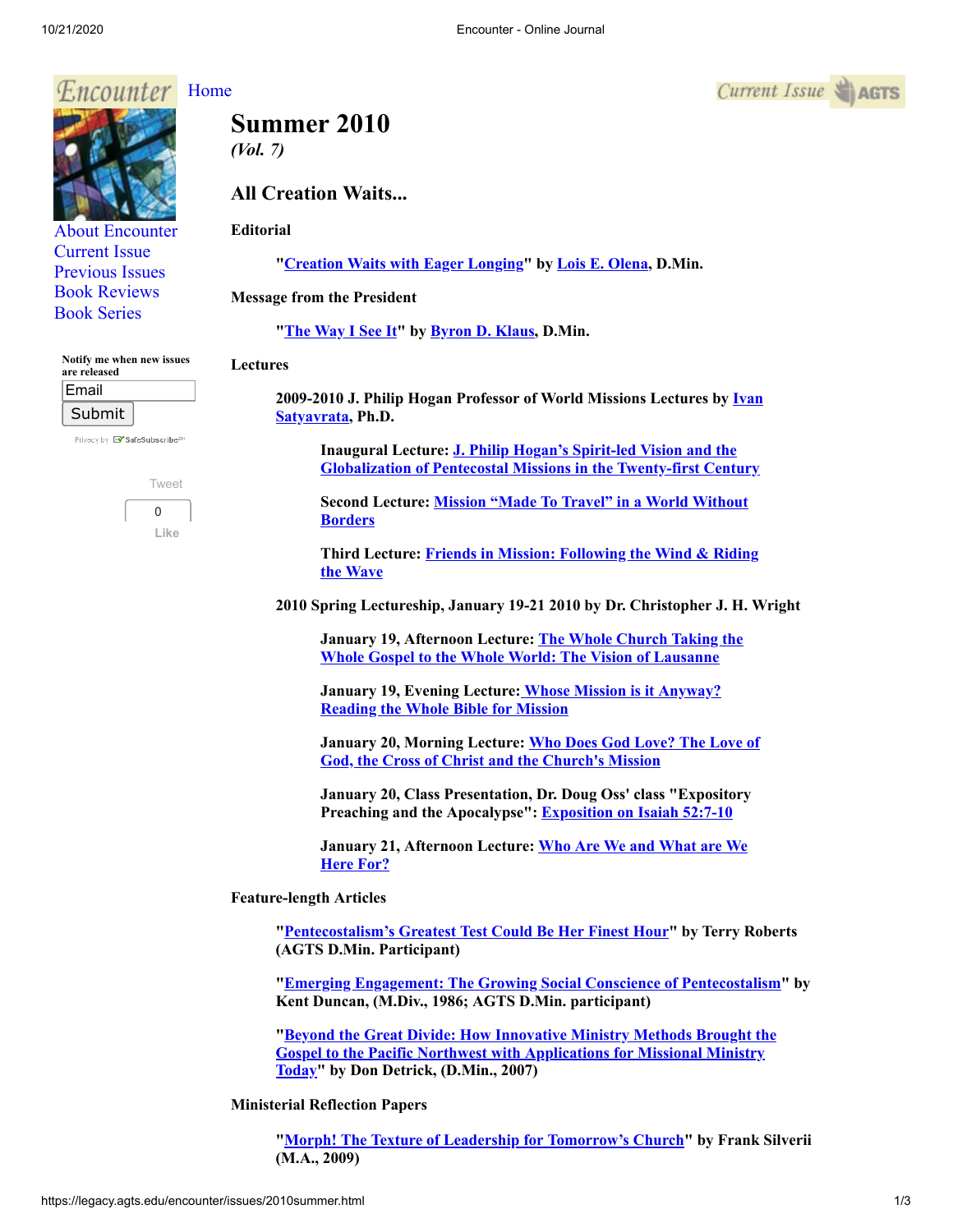"**[Women Who Travel for God: A Biblical Perspective](https://legacy.agts.edu/encounter/articles/2010summer/detrick_jodi.htm)**" **by Jodi Detrick (M.A., 2010)**

"**[Does God Exist? Pointers to His Presence](https://legacy.agts.edu/encounter/articles/2010summer/self.htm)**" **by Dr. Charlie Self**

"**[1 Corinthians 14](https://legacy.agts.edu/encounter/articles/2010summer/judd1.htm)**" **by Vicki Judd (AGTS D.Min. Participant)**

"**[Abigail: A Woman of Strength and Wisdom](https://legacy.agts.edu/encounter/articles/2010summer/judd2.htm)**" **by Vicki Judd (AGTS D.Min. Participant)**

"**[Recitals of the Acts of God: Israelite and American Pentecostal Testimonies](https://legacy.agts.edu/encounter/articles/2010summer/musy.htm)**" **by Meghan Musy**

"**[Neither Male nor Female, Jew nor Greek: The Emergence of Racial/Ethnic](https://legacy.agts.edu/encounter/articles/2010summer/polk.htm) Clergywomen in Predominately-White Denominations**" **by Shannon Polk (AGTS D.Min. Participant)**

"**[Human Trafficking: Women and Children](https://legacy.agts.edu/encounter/articles/2010summer/rodriguez.htm)**" **by Stephanie Rodriguez (AGTS D.Min. Participant)**

### **Master's Level Papers**

**Master of Arts in Theological Studies Paper (2010 Stanley M. Horton Award)**

**["The Pneumatological Promise of Christ and its Fulfillment in](https://legacy.agts.edu/encounter/articles/2010summer/rosen.htm) Johannine Perspective: An Exegetical-Theological Analysis of John 7:37-39 in Literary Context" by Adrian P. Rosen (M.A. 2010)**

**["The Present Davidic Reign: The Integral Relationship of the Davidic Covenant](https://legacy.agts.edu/encounter/articles/2010summer/morrison.htm) And the Outpouring of the Holy Spirit" by Dan Morrison (M.Div. 2010)**

# **Book Reviews**



James K. Beilby and Paul Rhodes Eddy, eds., *The Historical Jesus: Five Views* [\(Downers Grove, IL: InterVarsity Press, 2009\) 312 pages.](https://legacy.agts.edu/encounter/book_reviews/2010summer/review_mittelstadt.html) Reviewed by Dr. Martin William Mittelstadt, Associate Professor of New Testament, [Evangel University](http://www.evangel.edu/), Springfield, Missouri



Gregory Boyd , *[Myth of a Christian Nation](https://legacy.agts.edu/encounter/book_reviews/2010summer/review_beaty.html)* (Grand Rapids, MI: Zondervan, 2005) 207 pages. Reviewed by R. Ryan Beaty (M.Div. 2008), Royal Rangers [Programs and Outreach Coordinator, General Council of the Assemblies](http://www.ag.org/) of God



Harvie M. Conn & Manuel Ortiz, *Urban Ministry: The Kingdom, the City and the People of God* [\(Downers Grove, IL: InterVarsity Press Academic, 2001\) 469 page](https://legacy.agts.edu/encounter/book_reviews/2010summer/review_hausfeld.html)s. Reviewed by Dr. [Mark A. Hausfeld](http://legacy.agts.edu/faculty/hausfeld.html) (M.Div. 1983), Associate Professor of Urban and Islamic Studies, [Assemblies of God Theological Seminary,](http://legacy.agts.edu/) International Director, Global Initiatives: Reaching Muslim Peoples



Larry R. Helyer, *[The Witness of Jesus, Paul and John: An Exploration in](https://legacy.agts.edu/encounter/book_reviews/2010summer/review_caldwell.html) Biblical Theology* (Downers Grove, IL: InterVarsity Press, 2008). 432 pages. Reviewed by Dr. Bob Caldwell (M.A. 2003), Adjunct professor at [Central Bible College,](http://www.cbcag.edu/) St. Louis Campus



Steve Hollinghurst, *[Mission Shaped Evangelism: The Gospel in Contemporary](https://legacy.agts.edu/encounter/book_reviews/2010summer/review_black.html) Culture* (Norwich, UK: Canterbury Press, 2010) 192 pages. Reviewed by Gary Black, Jr. (M.Div. 2009), Ph.D. candidate, University of Exeter, England